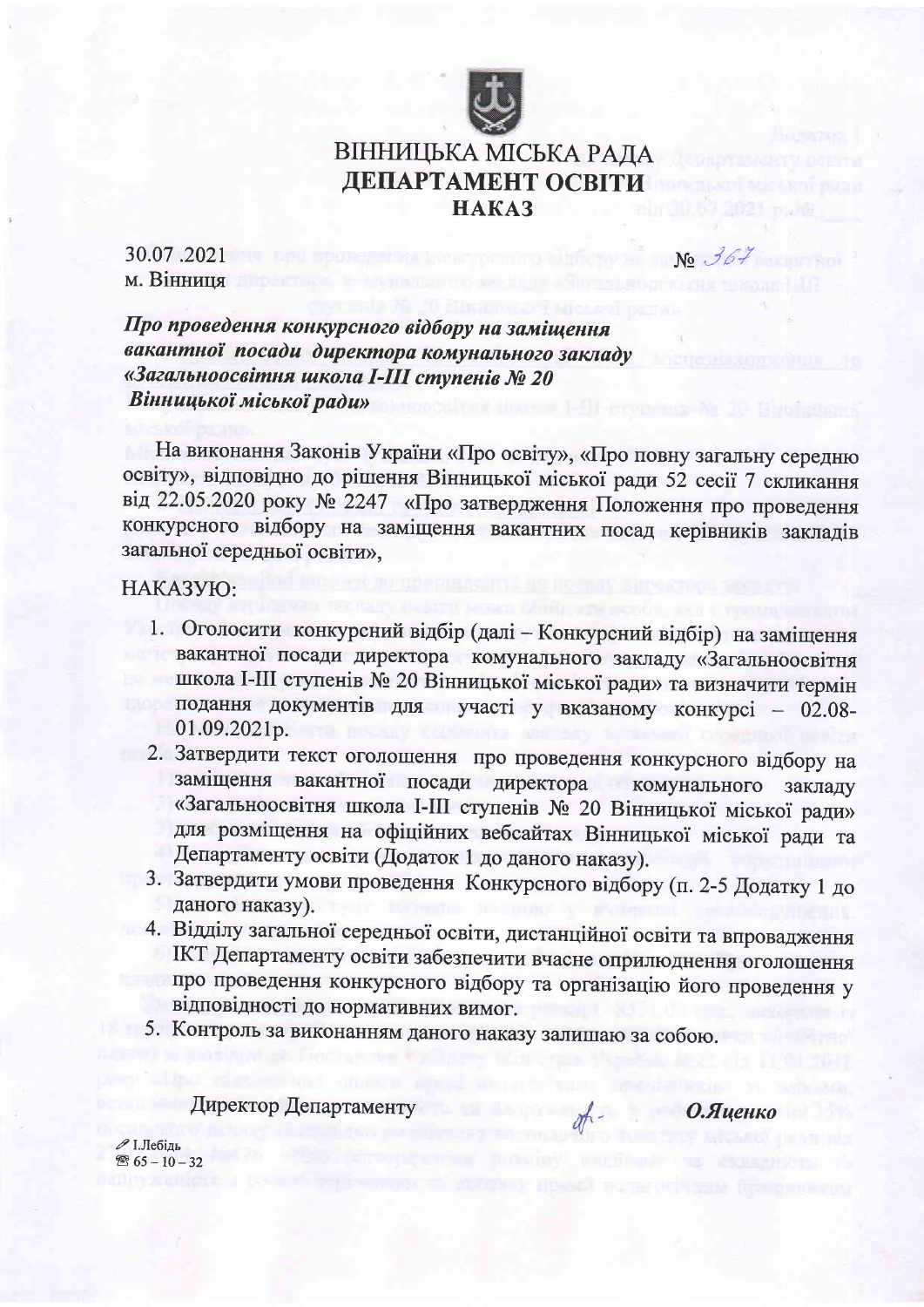Bhasane of persons, rimeant aspen i micro nom-Додаток 1 до наказу Департаменту освіти Строе в политика по собора в политика и Вінницької міської ради **EXAMPLE 2018 EXAMPLE 2018 CONTROLLEDGE CONTROL BI** BOOT 2021 p. No. 1999

Оголошення про проведення конкурсного відбору на заміщення вакантної посади директора комунального закладу «Загальноосвітня школа I-III ступенів № 20 Вінницької міської ради»

un ada estivas. Le positiei 20% nomenoparu numury (unima, raponism

1. Найменування закладу із зазначенням його місцезнаходження та контактних номерів телефонів.

Комунальний заклад «Загальноосвітня школа I-III ступенів № 20 Вінницької міської ради».

Місцезнаходження: вул. Чумацька, 266, м. Вінниця, 21023. Контактні телефони: (0432) 68-87-93.

2. Найменування посади та умови оплати праці.

Директор комунального закладу «Загальноосвітня школа І-III ступенів № 20 Вінницької міської ради».

Кваліфікаційні вимоги до претендентів на посаду директора закладу.

Посаду керівника закладу освіти може обіймати особа, яка є громадянином України, вільно володіє державною мовою, має вищу освіту ступеня не нижче магістра (спеціаліста), стаж педагогічної та/або науково-педагогічної роботи не менше трьох років, організаторські здібності, стан фізичного і психічного здоров'я, що не перешкоджає виконанню професійних обов'язків.

Не може обіймати посаду керівника закладу загальної середньої освіти особа, яка:

1) є недієздатною або цивільна дієздатність якої обмежена;

2) має судимість за вчинення злочину;

3) позбавлена права обіймати відповідну посаду;

4) за рішенням суду визнана винною у вчиненні корупційного правопорушення;

5) за рішенням суду визнана винною у вчиненні правопорушення, пов'язаного з корупцією;

6) підпадає під заборону, встановлену Законом України «Про очищення влади».

Умови оплати праці: посадовий оклад в розмірі 8571,00 грн., виходячи із 18 тарифного розряду. Підвищення посадового окладу на 10% (ставки заробітної плати) відповідно до Постанови Кабінету Міністрів України №22 від 11.01.2018 року «Про підвищення оплати праці педагогічних працівників» зі змінами, встановлення надбавок за складність та напруженість у роботі в розмірі 35% посадового окладу відповідно до рішення виконавчого комітету міської ради від 27.02.2014 №476 «Про затвердження розміру надбавок за складність та напруженість в роботі керівникам та виплату премії педагогічним працівникам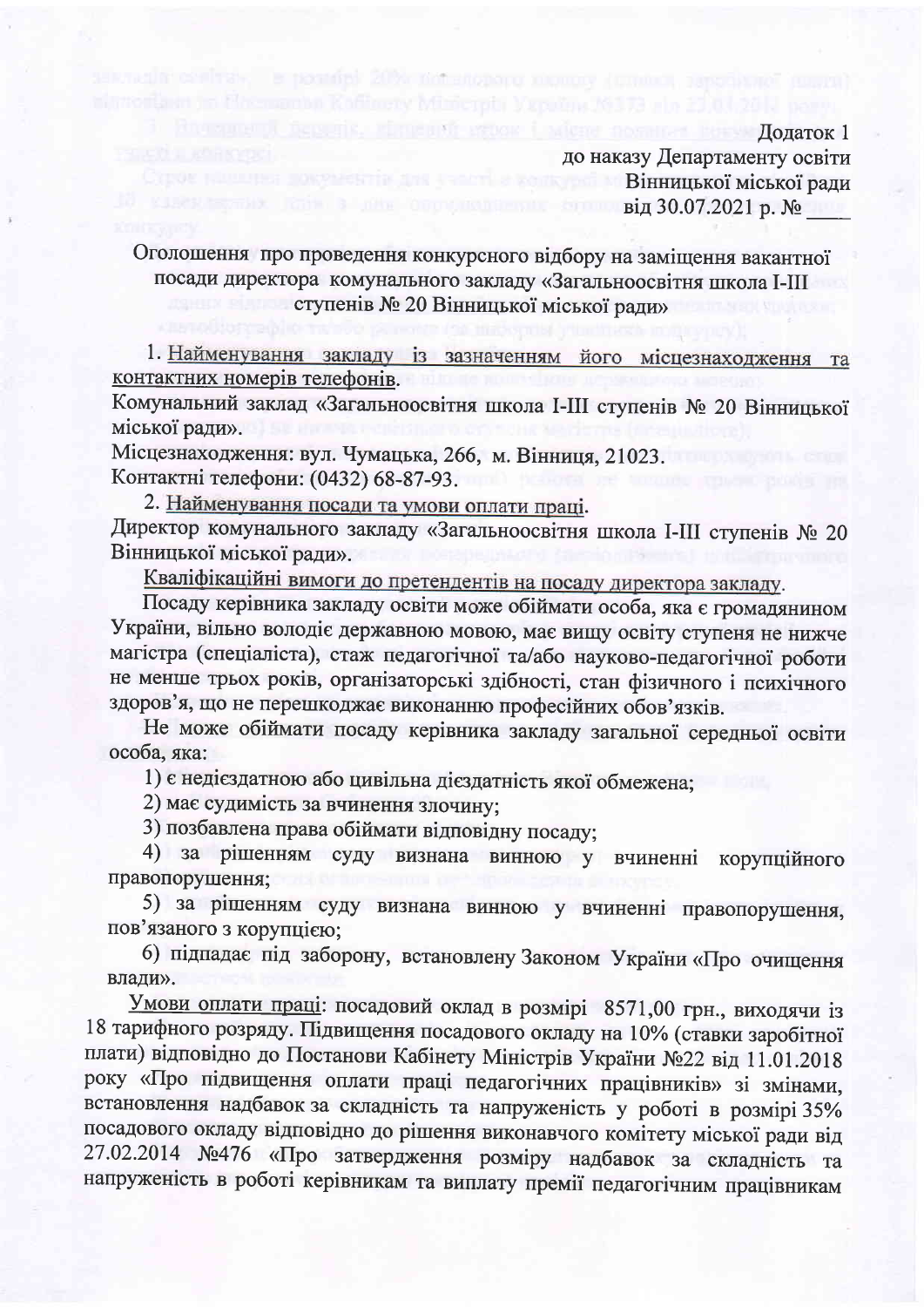закладів освіти», в розмірі 20% посадового окладу (ставки заробітної плати) відповідно до Постанови Кабінету Міністрів України №373 від 23.03.2011 року.

3. Вичерпний перелік, кінцевий строк і місце подання документів для участі в конкурсі.

Строк подання документів для участі в конкурсі може становити від 20 до 30 календарних днів з дня оприлюднення оголошення про проведення конкурсу.

Для участі у конкурсі необхідно подати такі документи:

- заяву про участь у конкурсі з наданням згоди на обробку персональних даних відповідно до Закону України «Про захист персональних даних»;
- автобіографію та/або резюме (за вибором учасника конкурсу);
- копію паспорта громадянина України;
- документ, що підтверджує вільне володіння державною мовою;
- копію документа про вищу освіту (з додатком, що є його невід'ємною частиною) не нижче освітнього ступеня магістра (спеціаліста);
- копію трудової книжки чи інших документів, що підтверджують стаж педагогічної (науково-педагогічної) роботи не менше трьох років на день їх подання;
	- довідку про відсутність судимості;
	- довідку про проходження попереднього (періодичного) психіатричного огляду;
	- мотиваційний лист, складений у довільній формі;
	- заяву про присутність близьких родичів у складі конкурсної комісії.

Особа може надати інші документи, що підтверджують її професійні та/або моральні якості.

Відповідальність за достовірність поданих документів несе заявник.

4. Дата та місце проведення конкурсного відбору, етапи його проведення та тривалість.

Місце проведення: виконавчий комітет Вінницької міської ради,

м. Вінниця, вул. Соборна, 59.

Конкурс складається з таких етапів:

1) прийняття рішення про проведення конкурсу;

2) оприлюднення оголошення про проведення конкурсу;

3) прийняття документів від осіб, які виявили бажання взяти участь у конкурсі;

4) перевірка поданих документів на відповідність встановленим законодавством вимогам;

5) допущення кандидатів до участі у конкурсному відборі;

6) ознайомлення кандидатів із закладом освіти, його трудовим колективом та представниками батьківського самоврядування закладу освіти;

7) проведення конкурсного відбору:

8) визначення переможця конкурсу;

9) оприлюднення результатів конкурсу.

Упродовж п'яти робочих днів з дня завершення строку подання заяви та документів для участі в конкурсі конкурсна комісія: